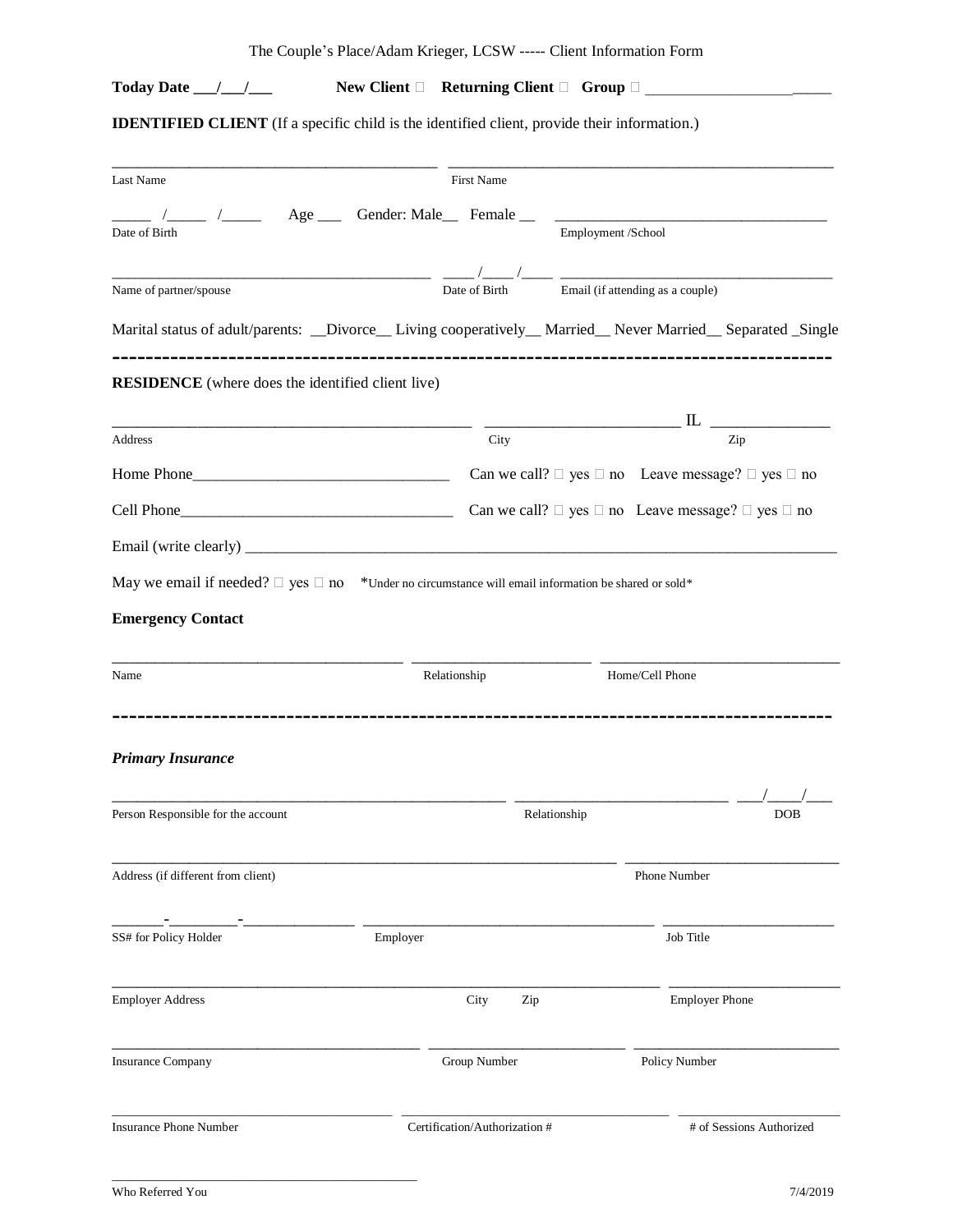# **The Couple's Place/Adam Krieger, LCSW**

# **Financial Agreement**

## **Insurance:**

It is up to you to check your insurance plan and the limits of your coverage. For initial sessions, you will be required to obtain approval/authorization/certification. If you do not obtain this prior to the first session, you will be responsible for full payment. When in-network, Adam Krieger, MA, LCSW will get approval for subsequent sessions. Adam Krieger, MA, LCSW is willing to assist you by filing insurance claims (for in-network). If your insurance company does not pay your bill in full within 30 days, we ask you to contact your insurance company to help speed up payment. Your insurance policy is between you and your insurance company. We may not be party to that relationship. Our primary relationship is with you, not your insurance company. All charges are your responsibility whether your insurance company pays or not. You will also need to notify us of any changes in your insurance plan. If you do not notify us, and your new policy does not cover services, you will be billed for the full payment.

This practice is out-of-network for some insurance companies. Most, if not all, insurance companies directly reimburse the client for services received. However, the rate and amount is arbitrarily determined by one's own personal insurance policy. A receipt for services will include: 1) date of services; 2) your payment amount; 3) DSM-IV diagnostic code; insurance code (CPT) for type of session. The client is responsible to submit receipts, along with a reimbursement form if needed, directly to their insurance provide. Adam Krieger, MA, LCSW, cannot guarantee insurance reimbursement, as this is solely determined by one's own insurance policy and provider contract. The Client agrees that payment is his/her sole responsibility of the Client.

For both ethical and clinical reasons, Adam Krieger/The Couple's Place does not directly submit to insurance for Couples Counseling. Most plans do not accept Couples Counseling and require the therapist to diagnose an individual.

## **Payment Policy:**

You are expected to pay for all fees/co-payments at the end of each appointment, unless special arrangements have been made. Payment for services is due at the time services are rendered. Adam Krieger, MA, LCSW accepts all major credit cards, cash or checks. There is a \$25.00 fee for returned checks. We understand that things do happen and financial problems may affect timely payment of your bill. We will do everything we can to help you. All we ask is that you contact us as soon as possible to make arrangements.

## **Divorce Situation:**

Adam Krieger, MA, LCSW looks to the adult who has brought the child in for the appointment to be responsible for payment of services which are rendered to the child. We also expect the parents to be able to work out payment arrangements with each other and not involve our office in any disputes which may arise.

### **Cancellation policy:**

Unless appointments are cancelled at least 24 hours in advance of their scheduled time, there will be a \$50.00 fee charged. Insurance will not reimburse for missed sessions.

## **Collection Costs and Procedures:**

If your account becomes delinquent, you agree to pay any additional charges to collect your unpaid bills, including, but not limited to, reasonable attorney fees, court costs and collection agency fees. By signing this policy, you acknowledge that Adam Krieger, MA, LCSW reserves the right to release any patient information and any medical records to our collection agency deemed necessary to assist their staff and attorneys in the collection of this debt.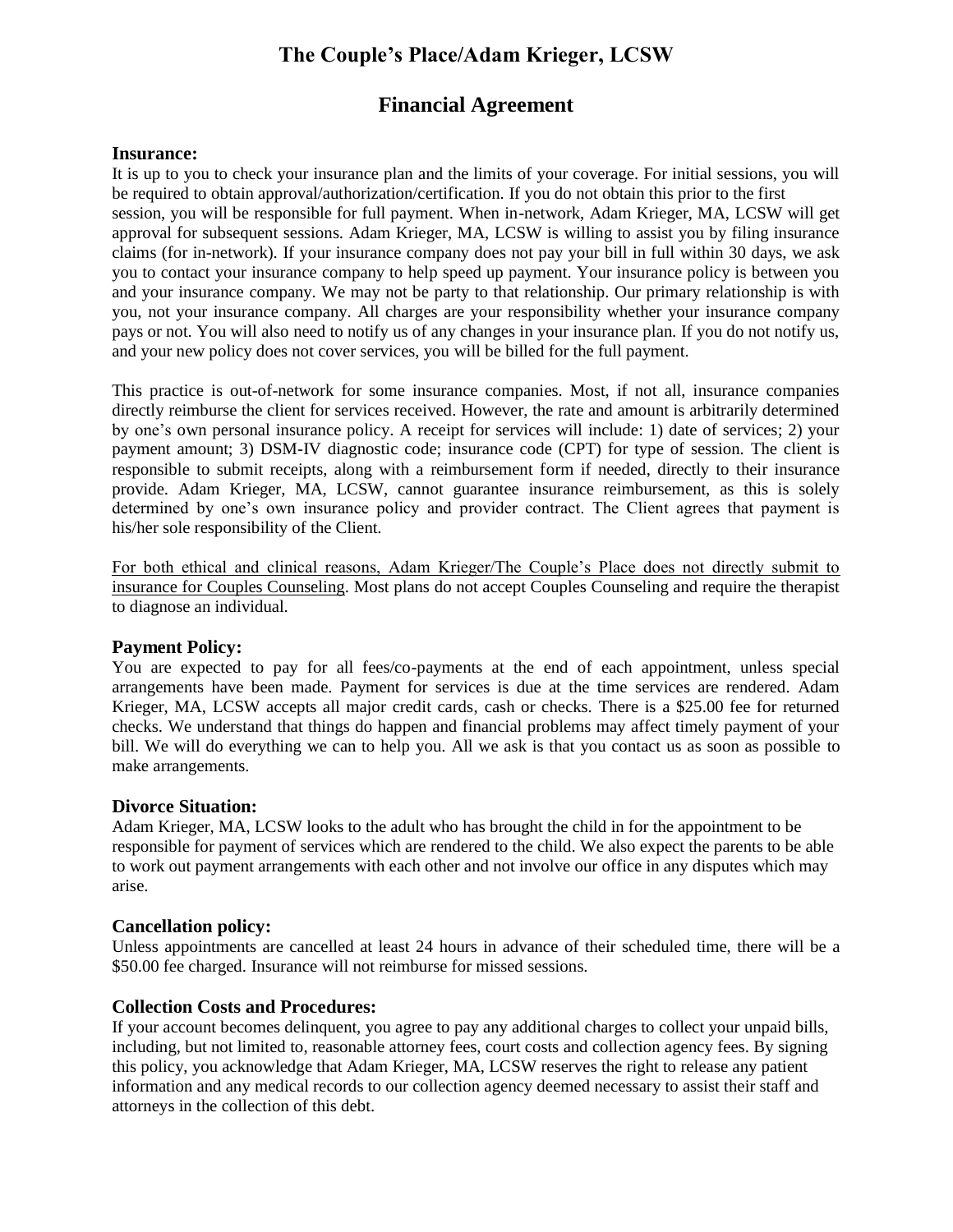## **Assignment and release:**

I hereby authorize payment to be made directly to Adam Krieger, MA, LCSW and fully understand that I am the responsible party for all charges incurred by me or my dependents at Adam Krieger, MA, LCSW. I also authorize the release of any and all information required to collect or process my claims. If legal action becomes necessary, I agree to pay all reasonable fees.

By signing below, you do affirm that you read and understood our Financial Policy and that you agree to its contents.

| Name of patient: |  |
|------------------|--|
|------------------|--|

Signature of patient or responsible party: \_\_\_\_\_\_\_\_\_\_\_\_\_\_\_\_\_\_\_\_\_\_\_\_\_\_\_\_\_\_\_\_\_\_\_\_\_\_\_\_\_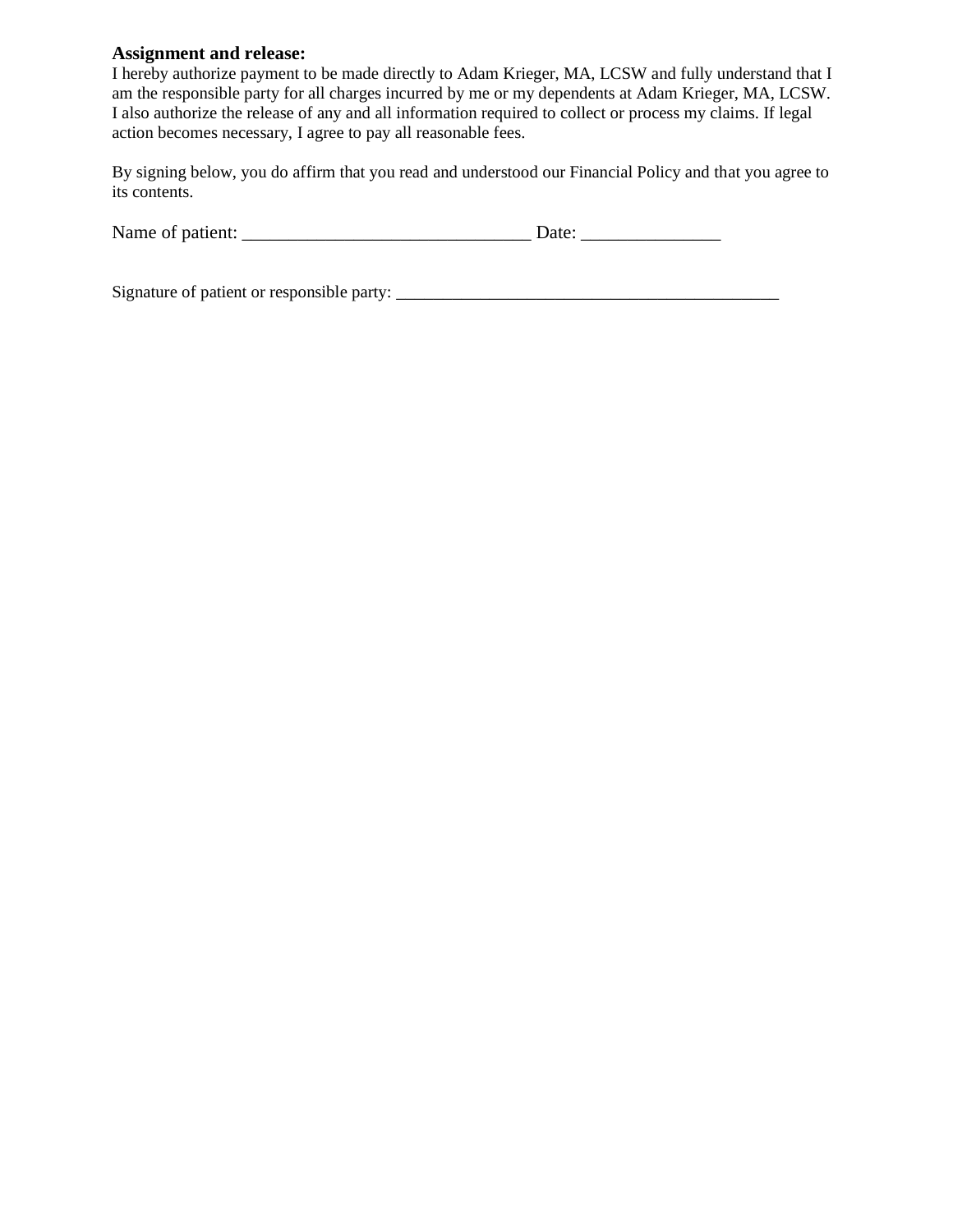#### **INFORMED CONSENT The Couple's Place/ADAM KRIEGER, LCSW**

We would like you to fully understand several important aspects of how we work. Please read this and ask for clarification if necessary before you sign.

## **YOUR CONFIDENTIALITY**

Confidentiality is our highest priority. All members of your therapy team are required by legal and ethical standards to maintain strict professional confidentiality.

Except in very unusual situations you can be certain that what you say in your sessions will be known only to yourself and the therapist(s) participating in the family therapy program. The exceptions include the following:

- 1.Disclosure of intent to harm yourself or others.
- 2.Disclosure of knowledge of felony crimes that could result in death or serious injury.
- 3.Information about child/elder abuse or neglect.
- 4.Finally, we will attempt to maintain your confidentiality according to the ethical standards of our profession. However, information that you wish to keep from a family member may not be considered privileged information by a court of law.

### **COUNSELING GUIDELINES**

We have chosen to discuss the guidelines of counseling out of an ethical commitment. We hope this will help you make an informed choice to participate with us in addressing your concerns. This commitment will carry through your counseling. At any time you may ask us to explain why we're gathering information or prescribing a new approach. We will be glad to explain the purpose behind our practices.

Moreover, counseling by itself may not resolve your problem or concern. Thus, we do our best to assess the program on a week-to-week basis. Chronic non-improvement is treated as a reason for possible referral.

### **NO SECRET POLICY FOR COUPLES**

When a couple enters into counseling, it is considered to be one unit. This means that my allegiance is to the couple "unit," and not to either partner as individuals. This means that we will not hold secrets for either partner. This policy is intended to allow the therapist to continue to treat the couple by preventing, to the extent possible, a conflict of interest to arise where an individual's interests may not be consistent with the interests of the unit being treated. On occasion during the counseling process, individual partners may be seen for an individual counseling session. In this case, the individual session is still considered as part of the couple's counseling relationship. Information disclosed during individual sessions may be relevant or even essential to the proper treatment of the couple. If an individual chooses to share such information with us that has a significant impact on the partner, we will offer the individual every opportunity to disclose the relevant information and will provide guidance in this process. If the individual refuses to disclose this information within the couple's session, we may determine that it is necessary to discontinue the counseling relationship with the couple. If there is information that an individual desires to address within a context of individual confidentiality, we will be happy to provide referrals to therapists who can provide concurrent individual therapy. This policy is intended to maintain the integrity of the couples/marital counseling relationship.

## **COURT PROCEDING AND SUBPENAS FOR MARITAL CASSES**

It is understood that the purpose of marital/couples therapy is for the amelioration of distress within a relationship. Therefore, if both partners request my services as a therapist, they are expected not to use information given to me during the therapy process against the other party in a judicial setting of any kind, be it civil, criminal, or circuit. Likewise, neither party shall for any reason attempt to subpoena my testimony or my records to be presented in a deposition or court hearing of any kind for any reason, such as a divorce case. Release of Records Both partners must provide their consent to release marital/couples counseling records. If one partner does not provide consent, records will not be released. Course of Treatment The continued participation by each person is voluntary. Either participant may suspend or terminate the therapy at her or his individual request.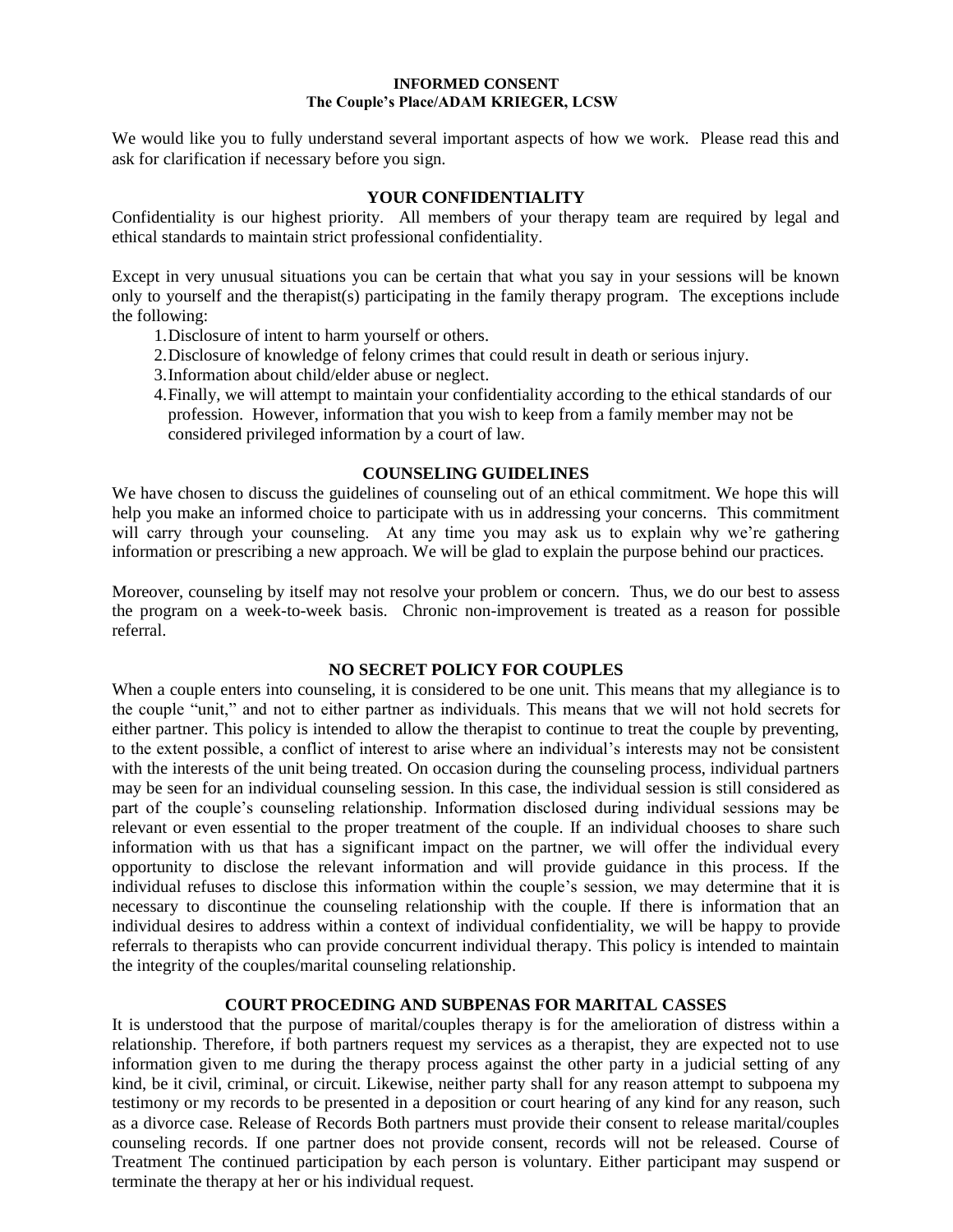## **THERAPY FEES AND SERVICES**

Therapy sessions are 55 minutes long and are based on the current rate (see Facts About Services) or based on in-network provider insurance plans. Clients are responsible for any per visit co-payments, and for any applicable deductibles set by their insurance plan. Regardless of insurance plans and benefits, clients are fully responsible for the payment of fees. Payment is expected at each session. I accept cash, credit or personal checks.

This document must be signed by any minor 12 years of age or older. When you have read to this point and have asked for clarification if necessary, please read the following paragraph and sign below:

## **My signature below indicates that I give my full and informed consent to receive services and policies.**

| Print Client or Guardian | Date | Signature | Date |
|--------------------------|------|-----------|------|
| Print Client or Guardian | Date | Signature | Date |
| Client (12 or over)      | Date | Signature | Date |
| Therapist/Witness        | Date | Signature | Date |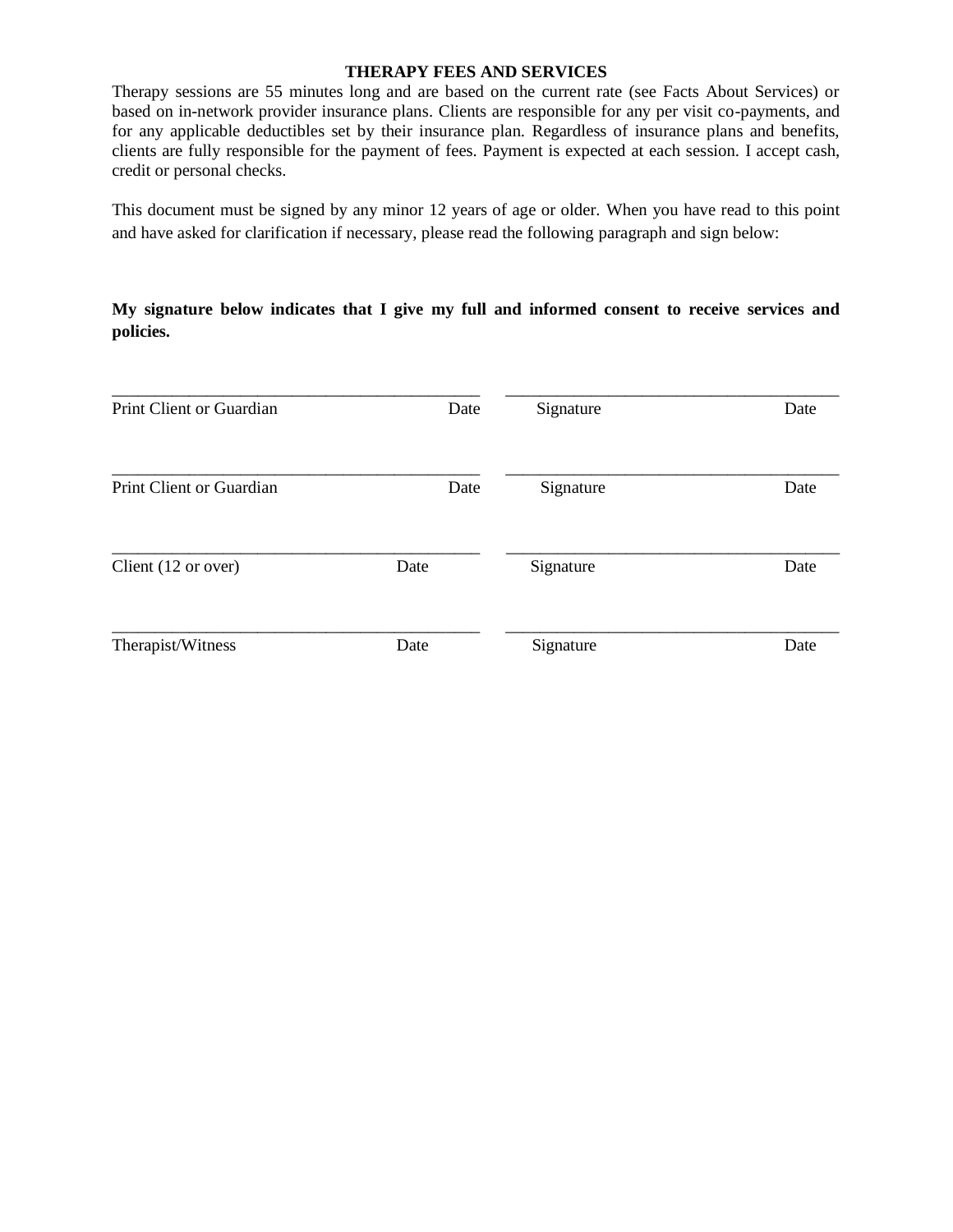#### **The Couple's Place/Adam Krieger, LCSW**

#### Facts about the services you are about to receive – For Your Records

#### **What is the length of time therapy usually lasts?**

The length of time an individual or couple participates in therapy varies. Factors that influence this would include: an individual's motivation, depth of problem, external and internal resources, and response to treatment. Some individuals may respond quickly to therapy and may need only a few sessions. Others may have more complicating factors that would necessitate therapy lasting longer.

#### **How long do sessions last?**

Sessions usually last 50-55 minutes. When possible, the first couples session lasts 90 minutes.

#### **How much does it cost?**

Most therapy is covered by insurance. You may have a deductible or copayment which varies with each insurance and insurance plan. Check with your insurance company to see what your benefits are.

#### Standard Fees:

| Couples/Family/Individual Therapy* |          |
|------------------------------------|----------|
| 55 Minute Session                  | \$120.00 |
| 90 Minute Session                  | \$165.00 |
| Divorce Mediation                  |          |
| 60 Minute Session                  | \$140.00 |
|                                    |          |

*\*A reduced rate may be considered if there is no insurance and you cannot afford the regular rate out of pocket.*

# **Special Message to Couples about Secrecy**

Please know that couple's therapy must be an open and transparent process. As a couple's therapist, my client is the relationship and I cannot hold secrets. This means that clients should be prepared to disclose any issues that are putting their relationship or partner's health in jeopardy, such as an active affair. Secrecy about important issues that directly impact the relationship makes creating intimacy impossible. As a couple's therapist, I will encourage openness and honesty in our communication and therapy. In some cases, when one partner is not prepared to be open and honest in therapy, it may be best to start with individual therapy.

*Most important, changing old patterns of communication and problem-solving takes time. Ultimately, couple's therapy does not promise to fix every problem, but to provide the tools to better communicate, feel closer and resolve differences*

#### **Who else will know that I am going to therapy?**

Your participation in therapy will be kept confidential. What you say to your therapist stays between the two of you. Unless your permission is received in writing, your therapist will not be able to even acknowledge that he or she is meeting with you. This is your right according to Federal and State laws and by the governing body of Social Workers. The only exceptions to this are when there is a threat to yourself, threat to others, child or elderly endangerment, or court subpoenas.

#### **What usually takes place in sessions?**

Usually the first session covers a lot of general information your therapist needs to know. The therapist will ask many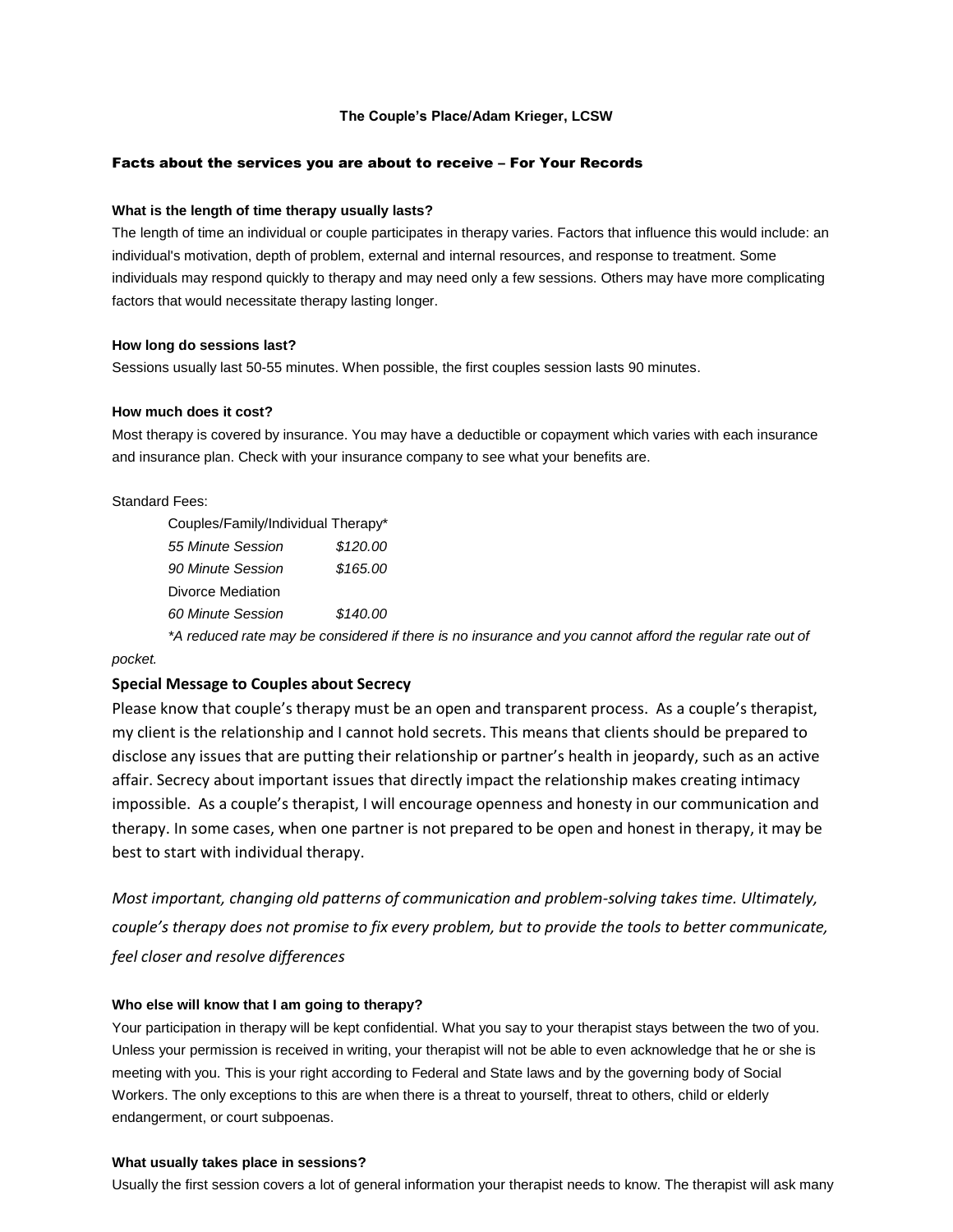questions to get an indication of your areas of concern, how long these have been an issue, family background and history, support systems, and other information that might prove helpful in evaluating your problem. Your therapist will be taking notes during the first session, but subsequent sessions will be more interactive. You may be given handouts and/or assignments to help practice new skills, track important information or integrate into daily life new behaviors.

#### **Who should attend the first session?**

It is recommended that all parties involved attend the first session. If you are coming for couples counseling, both partners should attend (this allows everyone to feel like they are starting on equal footing).

Feel free to call 847-652-0453 or email questions to info@thecouplesplace.com.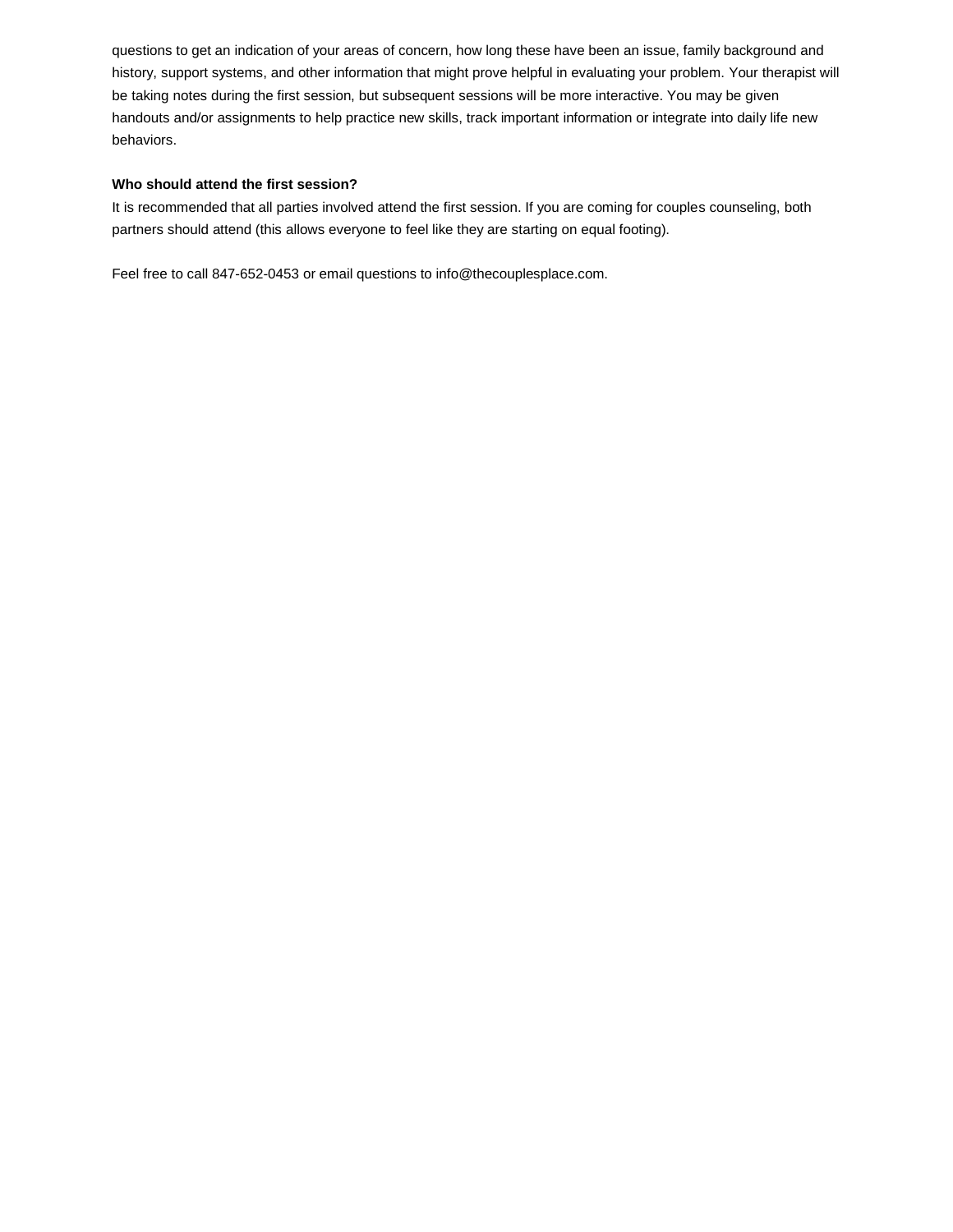# The Couple's Place/Adam Krieger, LCSW

## **Client Consent/Waiver For Primary Care Physician Notification of Service Provision**

Pursuant to Illinois Law (PL 86-1434) you are hereby notified that it is desirable that you confer with your primary care physician, if you have one, about seeking and receiving mental health services. Unless you waive such notification, I am required to notify your primary care physician that you are seeking or receiving mental health services.

Please indicate your desire by checking the appropriate box.

( ) I do not have a primary care physician and don not wish to see or confer with one. I therefore **WAIVE NOTIFICATION** of a primary care physician that I am seeking or receiving mental health services.

( ) I **WAIVE NOTIFICATION** of my primary care physician that I am seeking or receiving mental health services, and I direct you **NOT** to notify him or her.

( ) I **AGREE TO YOUR NOTIFYING** my primary care physician, that I am seeking or receiving mental health services.

My primary care physician is:

| Please act in accordance with these, my instructions:                                                          |                          |
|----------------------------------------------------------------------------------------------------------------|--------------------------|
| Client name: William Client Client Client Client Client Client Client Client Client Client Client Client Clien | Date: __________________ |

Client signature: \_\_\_\_\_\_\_\_\_\_\_\_\_\_\_\_\_\_\_\_\_\_\_\_\_\_\_\_\_\_\_

| Parent\Guardian signature:          |  |
|-------------------------------------|--|
| (required if client is 17 or under) |  |

Witness: \_\_\_\_\_\_\_\_\_\_\_\_\_\_\_\_\_\_\_\_\_\_\_\_\_\_\_\_\_\_ Date: \_\_\_\_\_\_\_\_\_\_\_\_\_\_\_\_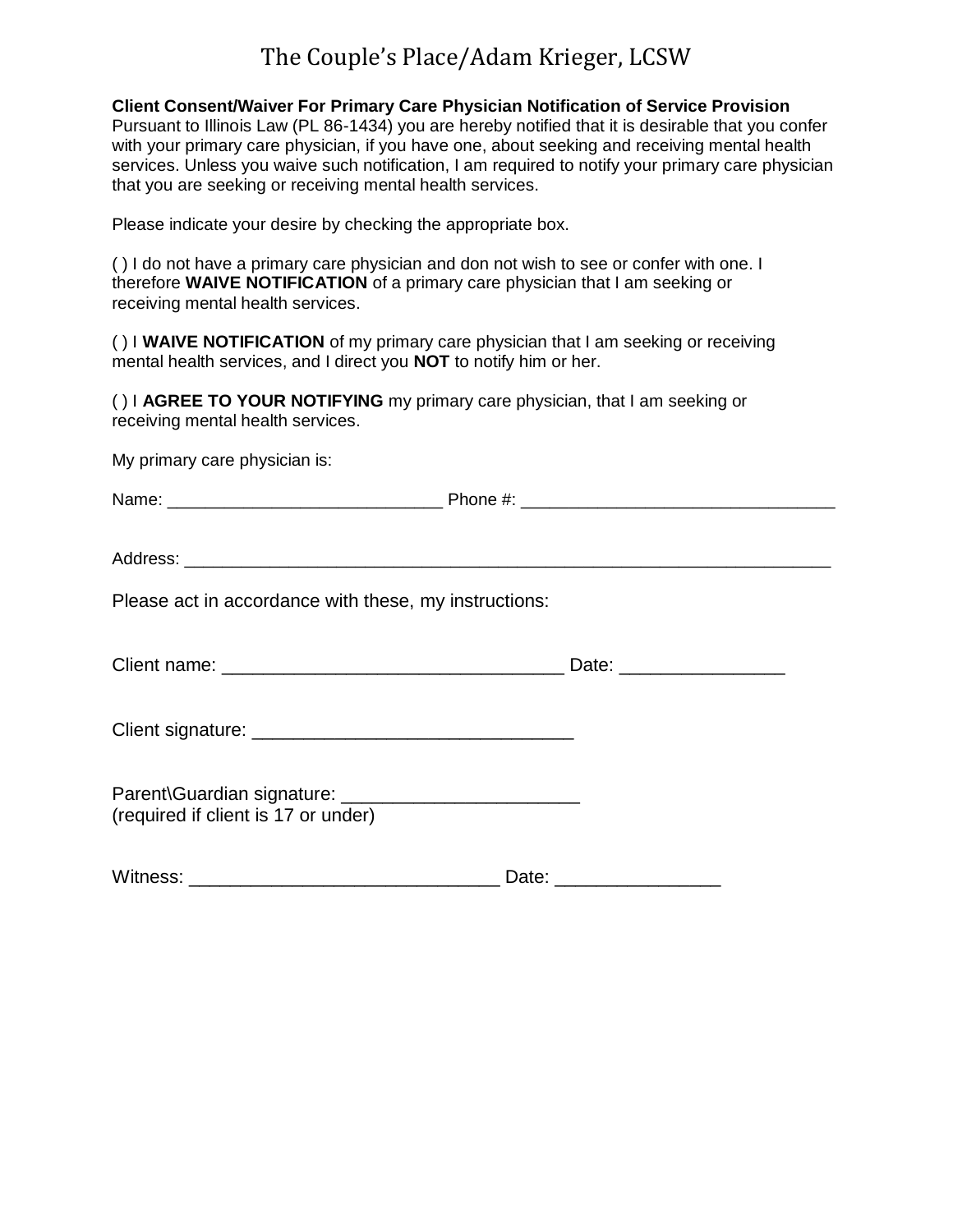## **The Couples Place/Adam Krieger**

## **CONSENT TO USE OR DISCLOSE INFORMATION FOR TREATMENT, PAYMENT, AND HEALTH CARE OPERATIONS**

Patient Name

Federal regulations (HIPAA) allow me to use or disclose Protected Health Information (PHI) from your record in order to provide treatment to you, to obtain payment for the services we provide, and for other professional activities (known as "health care operations."). Nevertheless, I ask your consent in order to make this permission explicit. The Notice of Privacy Practices describes these disclosures in more detail. You have the right to review the Notice of Privacy Practices before signing this consent. We reserve the right to revise our Notice of Privacy Practices at any time. If we do so, the revised Notice will be posted in the office. You may ask for a printed copy of our Notice at any time.

You may ask us to restrict the use and disclosure of certain information in your record that otherwise would be disclosed for treatment, payment, or health care operations; however, we do not have to agree to these restrictions. If we do agree to a restriction, that agreement is binding. You may revoke this consent at any time by giving written notification. Such revocation will not affect any action taken in reliance on the consent prior to the revocation.

This consent is voluntary; you may refuse to sign it. However, we are permitted to refuse to provide healthcare services if this consent is not granted, or if the consent is later revoked.

I hereby consent to the use or disclosure of my Protected Health Information as specified above.

Client Name: \_\_\_\_\_\_\_\_\_\_\_\_\_\_\_\_\_\_\_\_\_\_\_\_\_\_ Date: \_\_\_\_\_\_\_\_\_ Signature: \_\_\_\_\_\_\_\_\_\_\_\_\_\_ (12 and older)

Guardian Name: \_\_\_\_\_\_\_\_\_\_\_\_\_\_\_\_\_\_\_\_ Date: \_\_\_\_\_\_\_ Signature: \_\_\_\_\_\_\_\_\_\_\_\_\_\_\_\_\_\_\_